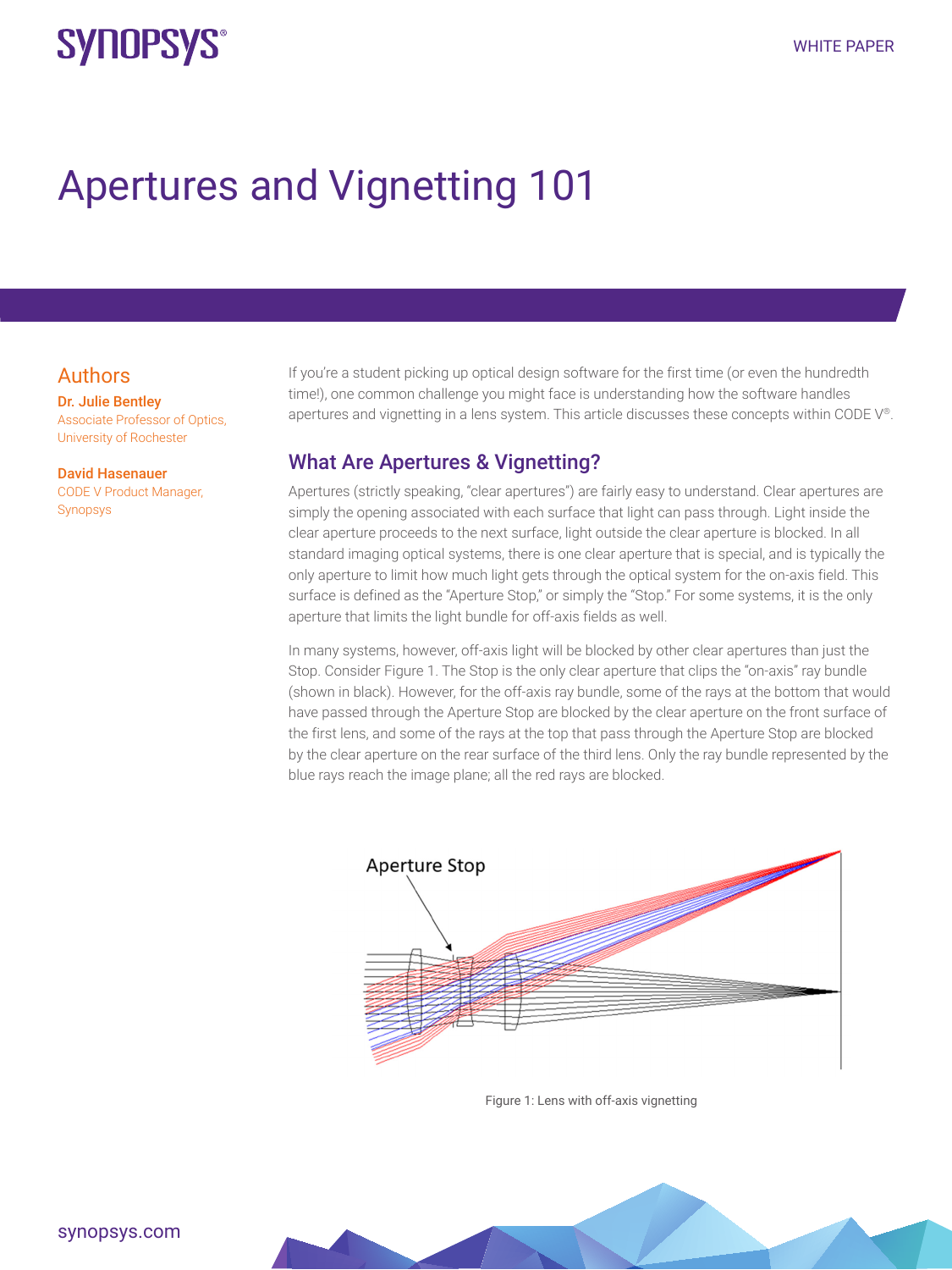This blocking of rays by clear apertures on surfaces other than the Aperture Stop is called vignetting. Sometimes vignetting is undesired, since less light reaches the image (sensor location). Often, it is deliberately used to improve the off-axis performance of a lens by blocking aberrated rays or to reduce the diameter of the overall lens system.

In CODE V, every field point has four "vignetting factors" associated with it (**Lens > System Data** menu, **Fields/Vignetting** page; +Y or VUY; -Y or VLY; +X or VUX; and -X or VLX). Figure 2 shows the Fields/Vignetting window in CODE V that includes the vignetting factor table.



Figure 2: Fields/Vignetting window in CODE V

These factors, along with the pupil definition (**Lens > System Data** menu, **Pupil** page) define the limits of ray bundles that enter the optical system. It is important to understand that these "vignetting factors" are not only used to model ray clipping by clear apertures, but they are also used to model "Pupil aberration."

In CODE V, the vignetting factors are applied at a special location called the Entrance Pupil (which is where the Aperture Stop appears to be when you look at Aperture Stop through any lenses that are in front of it). Since the lenses can cause aberrations, a ray bundle definition with no vignetting on the Entrance Pupil may not fully fill the actual Aperture Stop (or, may overfill it). In CODE V, the vignetting factors adjust the ray bundles at the Entrance Pupil to account for both clipping by clear apertures and pupil aberrations, if the Aperture Stop is defined somewhere within the optical system. Figure 3 shows the changing appearance of the Entrance Pupil for a fisheye lens.



#### Figure 3: Changing appearance of the entrance pupil for a fisheye lens

When entering lens prescription information into CODE V, sometimes you know the clear apertures, but often you only know (or can estimate) the off-axis vignetting. Having limited information about clear apertures and/or vignetting factors is particularly common in patent lens documents. Whatever information you have, or can infer, CODE V has tools to set the vignetting factors based on the clear apertures, or conversely, to set the clear apertures based on vignetting. It is important to keep the vignetting factors and clear aperture specifications consistent. Most analysis features use the clear apertures to limit the ray bundles (but use the vignetting factors to determine reasonable default clear apertures). Other CODE V features, most notably optimization, use the pupil and vignetting factors to define the incoming ray bundles. This is a useful default, since the clear aperture needed to maintain a particular pupil specification and vignetting can change as the system optimizes.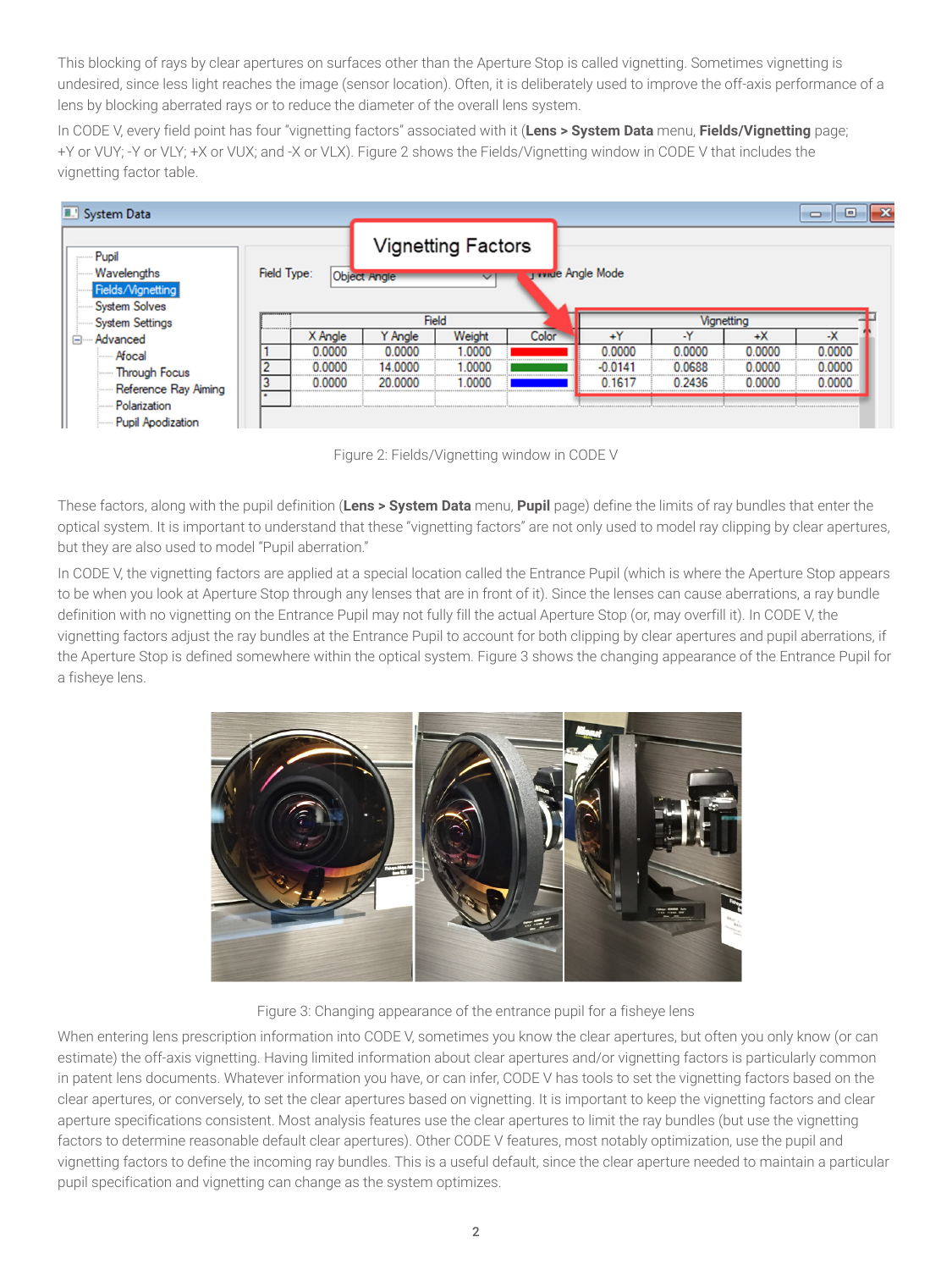# **Patent Lens Example**

To illustrate these concepts, we'll use a lens from the CODE V Patent Lens database. US 1,987,878 (or02448) is an f/4.5 triplet with a 28-degree semi-field of view. The Effective Focal Length (EFL) is unity (typical for patents), but can be easily scaled to 50 mm. The patent document does not include clear aperture or vignetting information. It only defines the pupil at f/4.5, and indicates the Aperture Stop surface location.

When you load this patent lens from the CODE V database, you will see that there is non-zero vignetting information defined for the off-axis fields (Figure 4). Where do these values come from?

| olor |                                    |  |  |      |  |  |                                   |  |
|------|------------------------------------|--|--|------|--|--|-----------------------------------|--|
|      |                                    |  |  |      |  |  |                                   |  |
|      |                                    |  |  | nnnn |  |  |                                   |  |
|      | ---------------------------------- |  |  |      |  |  | ,,,,,,,,,,,,,,,,,,,,,,,,,,,,,,,,, |  |
|      |                                    |  |  |      |  |  |                                   |  |

Figure 4: Vignetting information for Patent Lens or02448

The answer is that the values are an estimate of how much off-axis vignetting is needed to reduce the aberrations and have reasonable edge thicknesses on the lenses. It is often up to the optical designer to make this determination.

Figure 5 shows the lens layout, transverse ray aberration curves, and spot sizes for the original patent lens prescription with the vignetting factors set to zero at all fields.



Figure 5: Patent lens with vignetting set to zero at all fields

You can see that the front lens is too thin to be large enough to allow all of the off-axis ray bundles to pass. From the transverse ray aberration curve, you can also see that the -Y side of the pupil has significant aberrations for the two off-axis fields. Further, if you zoom in on the area of the Aperture Stop (Figure 6), you can see that with vignetting factors set to zero, the off-axis rays do not fill the stop for the third field, and rays at the bottom of the pupil extend a bit beyond the stop for the second field. In CODE V, by definition, the zero vignetting factors indicate that the paraxial entrance pupil is being exactly filled, so the underfilling/overfilling of the Stop is an indication that this system has pupil aberration.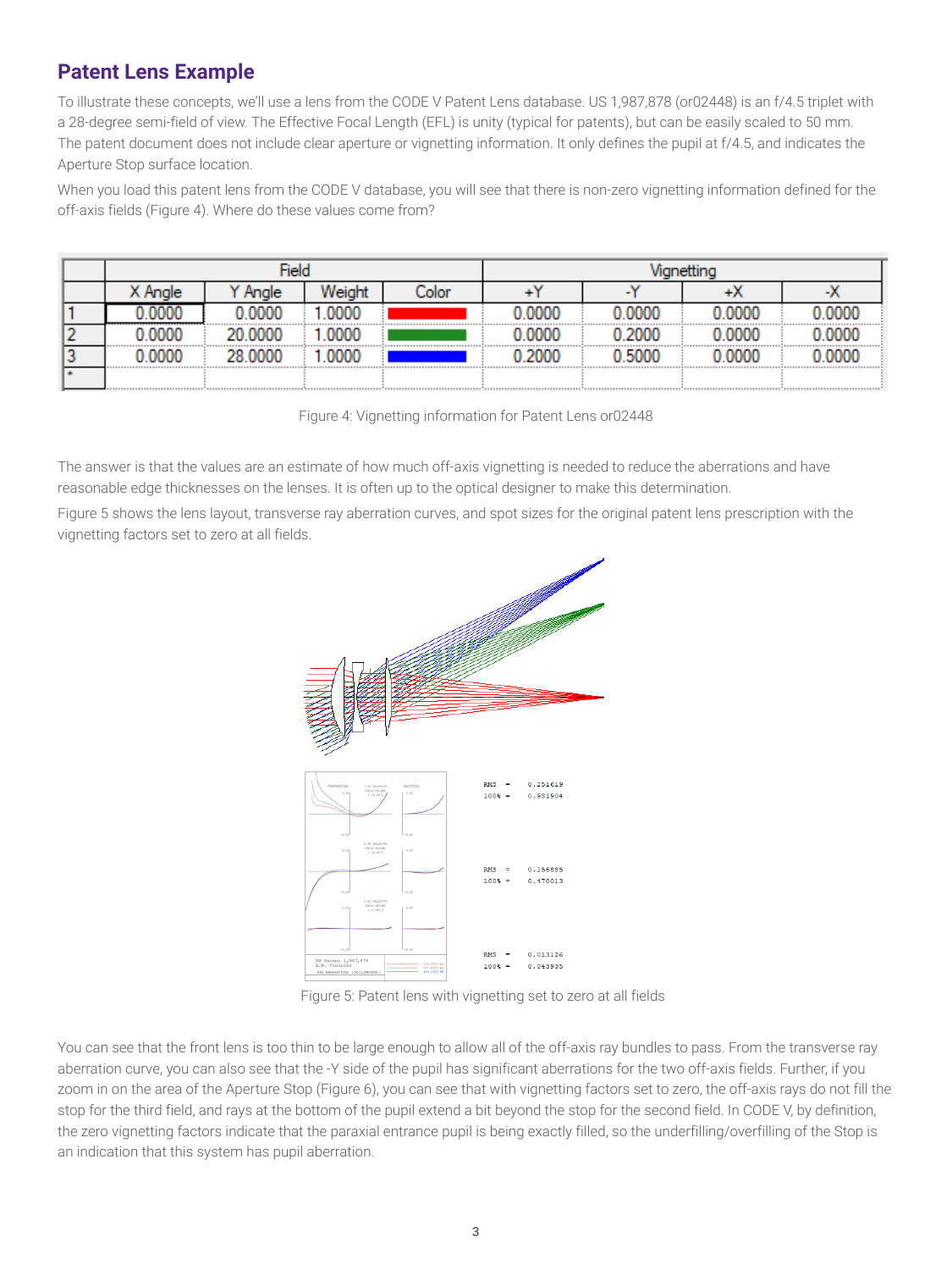

Figure 6: Unvignetted off-axis bundles illustrating pupil aberration at the Aperture Stop

If we re-apply the vignetting factors shown in Figure 4 that were estimated for this design, we can see in Figure 7 below that the off-axis rays no longer extend beyond the edge of the first lens, the most significantly aberrated portions of the off-axis ray fans are eliminated/reduced, and the RMS and 100% spot sizes are reduced considerably. There is no change to the on-axis performance, since there is no vignetting on-axis.



Figure 7: Patent lens with estimated vignetting

CODE V automatically computes implicit (default) clear apertures based on the pupil and vignetting factors. These are displayed on a gray background (with a circle-glyph) in the Y Semi-Aperture column of the Lens Data Manager (LDM) spreadsheet (Figure 8).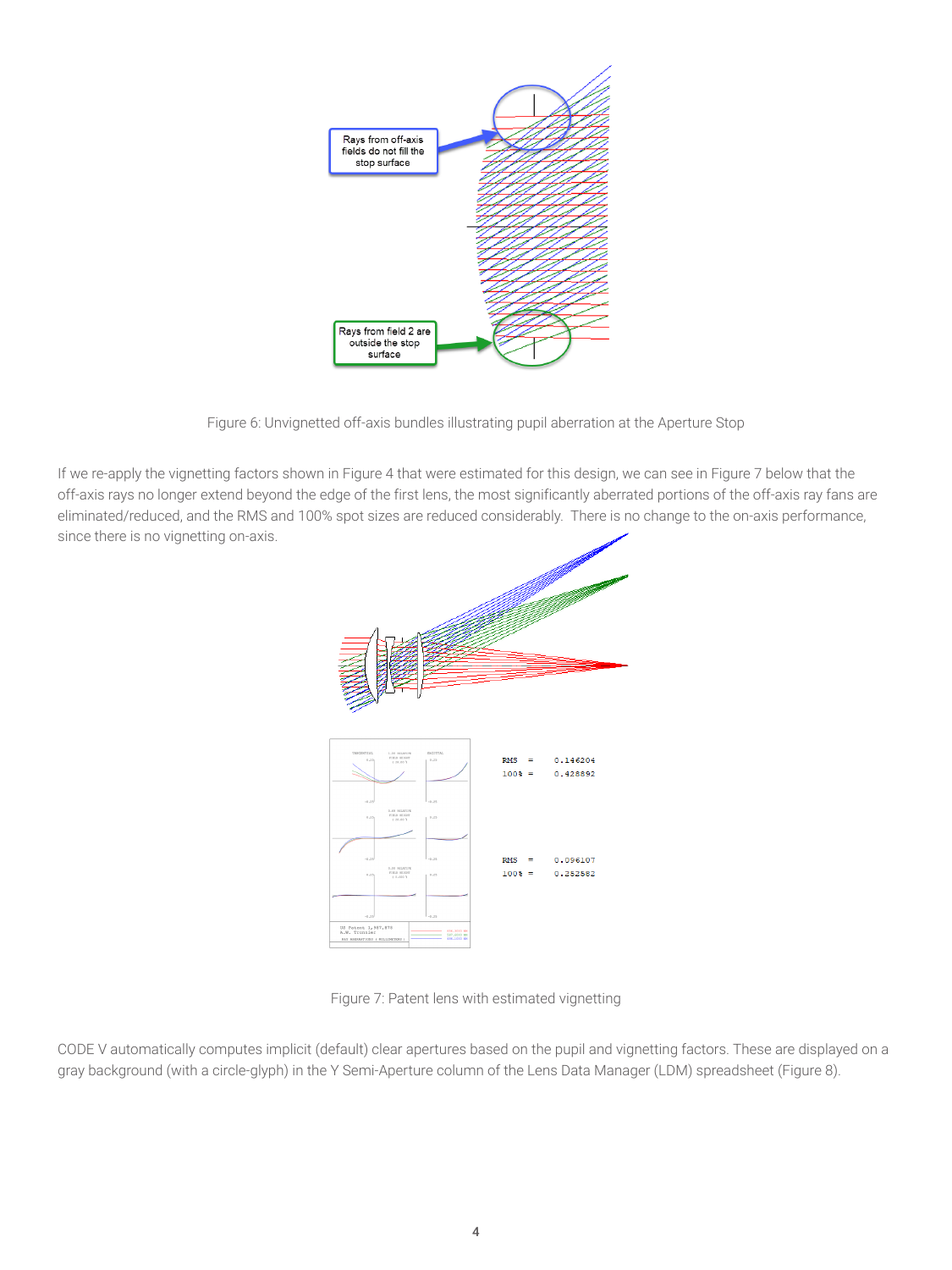| $\Sigma$<br><b>E.'</b> Lens Data Manager<br>$\Box$<br>$\Box$ |        |                    |                      |               |                    |  |  |  |  |
|--------------------------------------------------------------|--------|--------------------|----------------------|---------------|--------------------|--|--|--|--|
| System Data                                                  |        | Surface Properties |                      |               |                    |  |  |  |  |
| Surface<br>Surface<br>Type                                   |        | Y Radius           | Thickness            | Glass         | Y<br>Semi-Aperture |  |  |  |  |
| Object                                                       | Sphere | Infinity           | Infinity             |               |                    |  |  |  |  |
|                                                              | Sphere | 13.0821            | 2.4584               | 673900.513000 | $6.8698^{\circ}$   |  |  |  |  |
| 2                                                            | Sphere | 600.9461           | 1.9943               |               | $6.6183^{\circ}$   |  |  |  |  |
| 3                                                            | Sphere | $-41.7367$         | 0.5191               | 648100.354000 | $5.0944^{\circ}$   |  |  |  |  |
| 4                                                            | Sphere | 12.8371            | 2.4039               |               | 4.6303 $^{\circ}$  |  |  |  |  |
| Stop                                                         | Sphere | Infinity           | 3.0595               |               | 4.5703 $^{\circ}$  |  |  |  |  |
| 6                                                            | Sphere | 151,3292           | 1,2837               | 651500.563000 | $5.8600^{\circ}$   |  |  |  |  |
| 7                                                            | Sphere | $-27.3994$         | 41.4811 <sup>s</sup> |               | $6.0010^{\circ}$   |  |  |  |  |
| Image                                                        | Sphere | Infinity           | 0.0000               |               | $26.8243^{\circ}$  |  |  |  |  |
| End Of Data                                                  |        |                    |                      |               |                    |  |  |  |  |
| $\vert$ <<br>$\rightarrow$<br>цĒ                             |        |                    |                      |               |                    |  |  |  |  |

Figure 8: Default clear aperture values in Lens Data Manager

If the lens is optimized, these default clear apertures will likely change, but they will remain consistent with the pupil specification and vignetting factors. That is the benefit of CODE V's default behavior of using vignetting factors to control the bundle size during optimization, before the final, required clear apertures sizes are known.

It is important to understand that the approximated vignetting factors may not be exactly realizable based on the computed default apertures for this lens, especially when multiple off-axis fields are involved. If we look at Figure 7, it is clear that the vignetting due to aperture clipping is caused by the apertures on Surface 1 and Surface 7 in the lens prescription. In Figure 9, we can convert those to explicit, centered, circular clear apertures by right-clicking the Semi-Aperture cell, choosing **Change to Circular Aperture** and then choosing the **Lens > Calculate > Set Vignetting Data** menu to reset the vignetting factors to make them consistent with these two explicit clear apertures (and the Stop clear aperture whose default size is always based on Field 1 ray bundle).

|   |         |         | Field  | Vignetting |           |        |        |           |
|---|---------|---------|--------|------------|-----------|--------|--------|-----------|
|   | X Angle | Anale   | Weight | Color      | ᆂᄣ        | $\sim$ | т Л    | -75       |
|   |         | 0.0000  | .0000  |            | 0.0000    | 0.000C | 0.0000 | 0.0000    |
| - | 0.0000  | 20,0000 | .0000  |            | $-0.0016$ | 0.2000 | 0.0023 | 0.0023    |
| v | 0.0000  | 28.0000 | .0000  |            | .2000     | 0.4788 | 0.0065 | $-0.0065$ |

| Surface<br>#   | Semi-Aperture     |
|----------------|-------------------|
| Object         |                   |
| 1              | $6.8698^{\circ}$  |
| $\overline{2}$ | $6.6183^{\circ}$  |
| $\overline{3}$ | 5.1262 $^{\circ}$ |
| $\overline{4}$ | 4.6582 $^{\circ}$ |
| Stop           | 4.5703 $^{\circ}$ |
| 6              | 5.8670 $^{\circ}$ |
|                | $6.0010^{\circ}$  |
| Image          | $26.8273^{\circ}$ |

Figure 9: Patent lens with actual vignetting factors based on explicit clear apertures

You can see that the actual vignetting based on real apertures defined on Surfaces 1 and 7 is a good match to the approximated vignetting factors for the patent. However, the actual values are (slightly) different. Also, the small negative vignetting factors are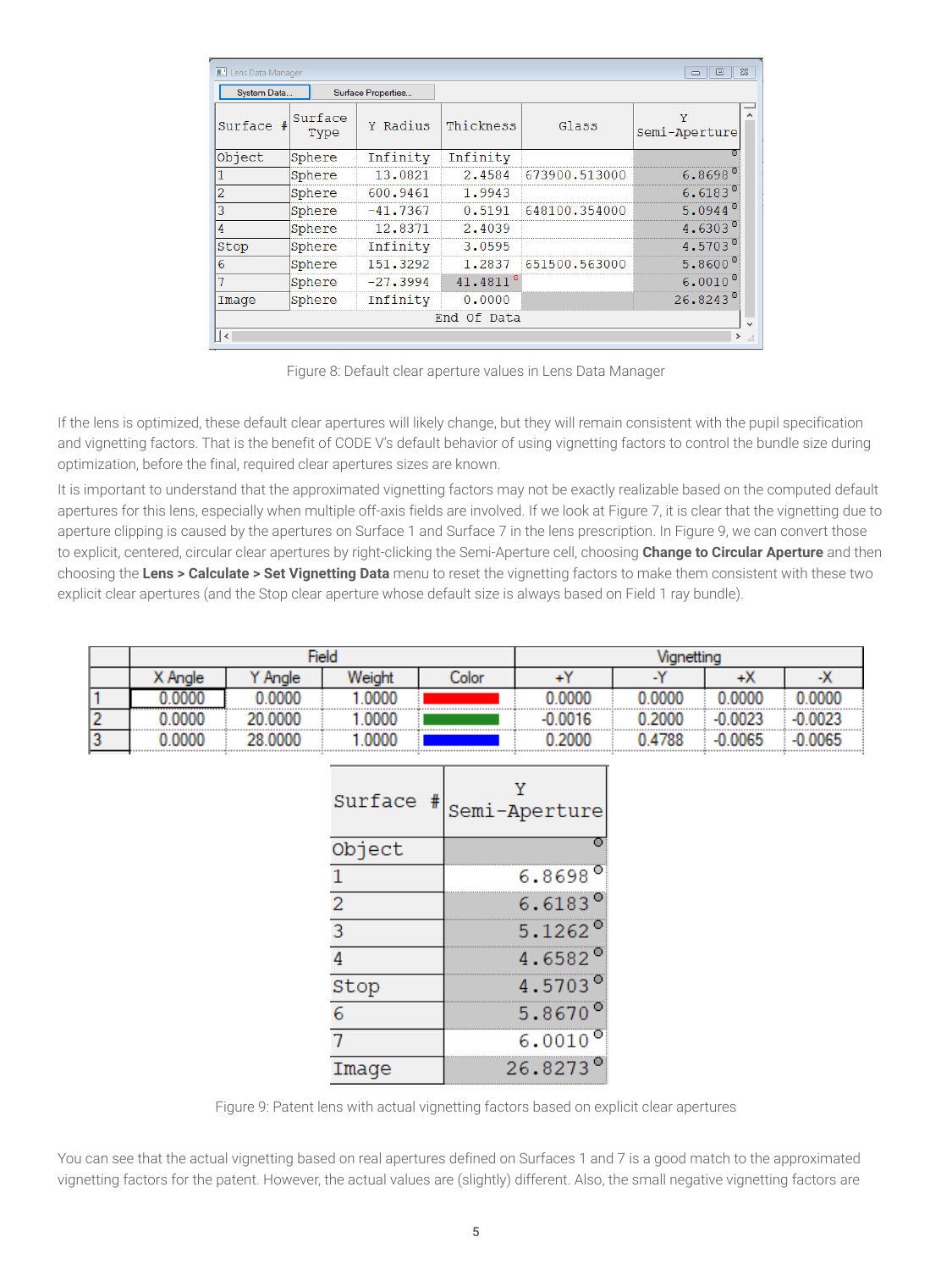another indicator that there is some pupil aberration in this lens. For a system with no pupil aberration, and an Aperture Stop that just passes the on-axis ray bundle, the off-axis vignetting factors will be either zero or positive.

# **Defining the Clear Apertures for Fabrication**

Finally, let's assume we are ready to have the optical system built. Since fabricators prefer rounded parameters when possible (to make measurement easier), let's round the clear aperture values for all surfaces. We can quickly convert all of the default apertures to explicit, centered clear apertures using the **Lens > Calculate > Set Apertures** menu (and then select the checkbox to convert the default apertures).

| <b>Set Apertures</b>                                  |              |       |  |
|-------------------------------------------------------|--------------|-------|--|
| Surface Range: First: 1                               | $\checkmark$ | Last: |  |
| √ Convert Default Apertures to User Defined Apertures |              |       |  |



We then enter explicit apertures values with one or two digits of precision. Since we reduced the Stop radius by 0.3 microns, but don't want any on-axis vignetting, we can redefine the entrance pupil diameter by choosing the **Lens > Calculate > Set Pupil Specification** menu (which also increases the f/# by an insignificant amount). Choosing the **Lens > Calculate > Set Vignetting Data** menu again resets the vignetting factors to make them consistent with these larger, rounded clear apertures, as shown in Figure 11. You should then re-evaluate the performance to make sure everything is working as expected!

| <b>R.</b> Lens Data Manager |  |   |                    | 回 | $\Sigma$ |  |
|-----------------------------|--|---|--------------------|---|----------|--|
| System Data                 |  |   | Surface Properties |   |          |  |
| Surface #                   |  | Υ | Semi-Aperture      |   |          |  |
| Object                      |  |   |                    |   |          |  |
| 1                           |  |   | $7.0000^{\circ}$   |   |          |  |
| $\overline{2}$              |  |   | $7.0000^{\circ}$   |   |          |  |
| 3                           |  |   | $5.1000^{\circ}$   |   |          |  |
| 4                           |  |   | $5.1000^{\circ}$   |   |          |  |
| Stop                        |  |   | 4.5700 $^{\circ}$  |   |          |  |
| 6                           |  |   | $6.0000^{\circ}$   |   |          |  |
|                             |  |   | $6.0000^{\circ}$   |   |          |  |
| Image                       |  |   | $26.8273^{\circ}$  |   |          |  |
|                             |  |   |                    |   |          |  |
|                             |  |   |                    |   |          |  |
|                             |  |   |                    |   |          |  |

|   |     | <b>Tield</b> |  |  |          |  |  |         |
|---|-----|--------------|--|--|----------|--|--|---------|
|   | olo |              |  |  |          |  |  |         |
|   |     |              |  |  | noor<br> |  |  | <b></b> |
|   |     |              |  |  |          |  |  |         |
| v |     |              |  |  |          |  |  |         |
|   |     |              |  |  |          |  |  |         |

Figure 11: Patent lens with actual vignetting factors based on explicit, rounded clear apertures